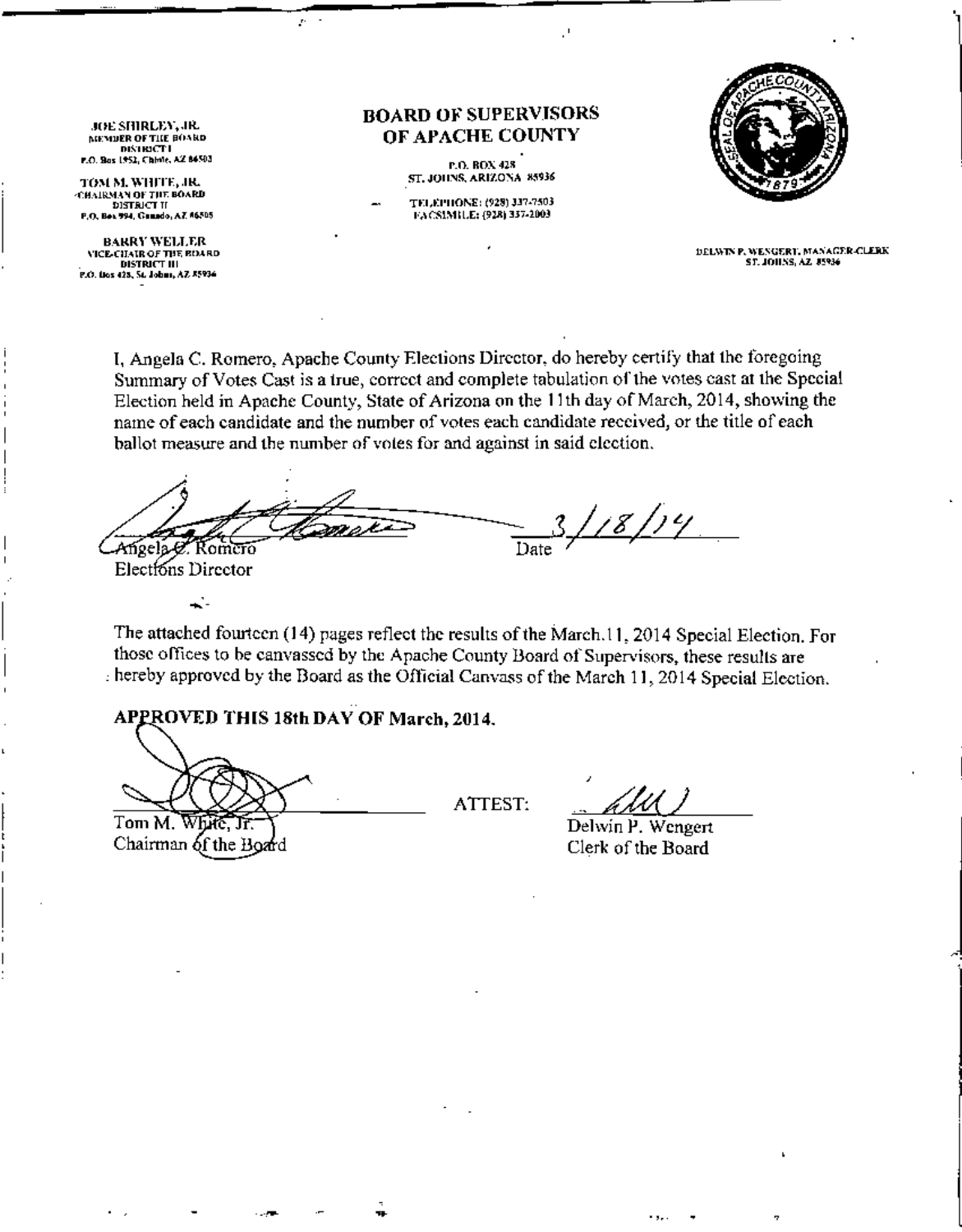| ÷.,                                                |                                                        |                |
|----------------------------------------------------|--------------------------------------------------------|----------------|
|                                                    | <b>Election Summary Report</b>                         | Date:04/20/15  |
|                                                    | 2014 march special election                            | Time:08:20:20  |
|                                                    |                                                        | Page:1 of 2    |
|                                                    | Summary For Jurisdiction Wide, All Counters, All Races |                |
|                                                    | OFFICIAL RESULTS                                       |                |
| 23.25%<br>Registered Voters 8469 - Cards Cast 1969 | Num. Report Precinct 2 - Num. Reporting 2              | 100.00%        |
| Vernon Fire District Prec                          | <b>Total</b>                                           |                |
| Number of Precincts                                |                                                        |                |
| <b>Precincts Reporting</b>                         |                                                        | 100.0 %        |
| Vote For                                           | 3                                                      |                |
| Times Counted                                      | 348/1151                                               | 30.2 %         |
| <b>Total Votes</b>                                 | 965                                                    |                |
| ANDERSON, TONY -                                   | $-141$                                                 | 14.61%         |
| COOMBS, STEPHEN<br>DELANCEY, JACK                  | 43<br>75                                               | 4.46%<br>7,77% |
| GARRETT, FRANKLIN                                  | 106                                                    | 10.98%         |
| HOOGERWERF, KATHY                                  | .122                                                   | 12.64%         |
| HUMPHREY, JODIE ~                                  | $-175$                                                 | 18.13%         |
| <b>KEALER, HUGH</b>                                | 77                                                     | 7,98%          |
| O'DONNELL, DOROTHY ~<br>SWIETANSKI, DAVID          | $-134$                                                 | 13.89%         |
| Write-in Votes                                     | 92<br>0.                                               | 9.53%<br>0.00% |
|                                                    |                                                        |                |
| Window Rock USD                                    |                                                        |                |
|                                                    | Total                                                  |                |
| Number of Precincts<br>Precincts Reporting         |                                                        |                |
| Vote For                                           |                                                        | 100.0 %        |
| <b>Times Counted</b>                               | 1621/7318                                              | 22.2 %         |
| Total Votes                                        | 1596                                                   |                |
| ARVISO, EMILY K.                                   | $3\overline{5}$                                        | 21.99%         |
| TULLEY, MARCUS<br>VALTEAU, ERROL                   | 701                                                    | 43.92%         |
| Write-in Votes                                     | 543                                                    | 34.02%         |
|                                                    |                                                        | 0.06%          |
| Window Rock USD                                    |                                                        |                |
| Number of Precincts                                | Total                                                  |                |
| Precincts Reporting                                |                                                        |                |
| Vote For                                           |                                                        | 100.0 %        |
| <b>Times Counted</b>                               | 1621/7318                                              | 22.2 %         |
| <b>Total Votes</b>                                 | 1580                                                   |                |
| DAWES, JOSEPHINE                                   | 1160                                                   | 73.42%         |
| DESCHINE, ALBERT<br>Write-in Votes                 | 408                                                    | 25.82%         |
|                                                    | 12                                                     | 0.76%          |
| Window Rock USD                                    |                                                        |                |
| Number of Precincts                                | Total                                                  |                |
| Precincts Reporting                                | 1                                                      |                |
| Vote For                                           |                                                        | 100.0 %        |
| Times Counted                                      | 1621/7318                                              | 22.2 %         |
| <b>Total Votes</b>                                 | 1580                                                   |                |
| HILLIS, CARL<br>NELSON, LORRAINE W.                | 1197                                                   | 75.76%         |
| Write-in Votes                                     | 377                                                    | 23.86%         |
| and the company                                    | 6                                                      | 0.38%          |

ģ,  $\sim \tau_{\rm K}$ 

i.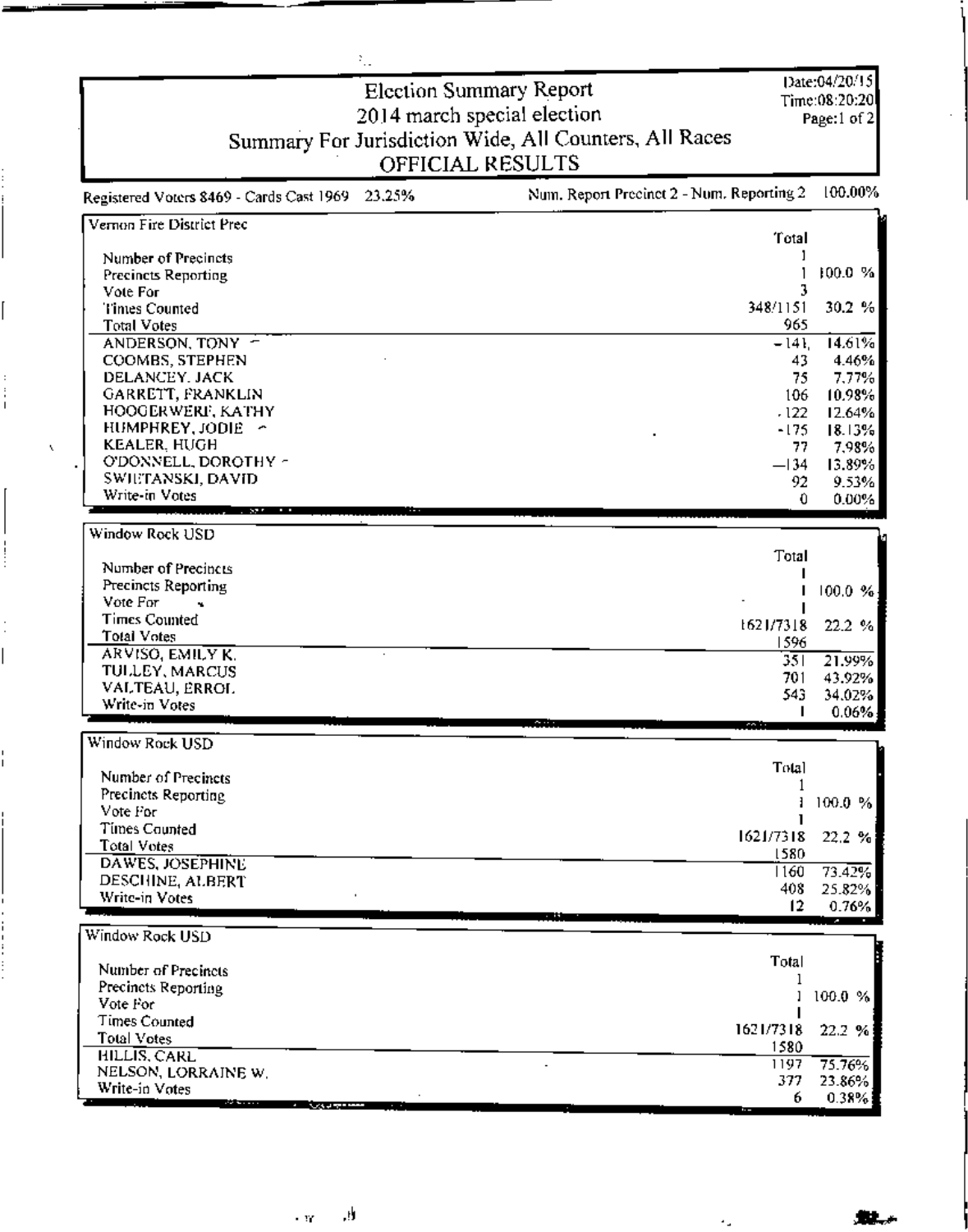|                                                              | <b>Election Summary Report</b><br>2014 march special election<br>Summary For Jurisdiction Wide, All Counters, All Races<br>OFFICIAL RESULTS | Date:04/20/15<br>Time:08:20:201<br>Page:2 of 2 |
|--------------------------------------------------------------|---------------------------------------------------------------------------------------------------------------------------------------------|------------------------------------------------|
| 23.25%<br>Registered Voters 8469 - Cards Cast 1969           | Num. Report Precinct 2 - Num. Reporting 2                                                                                                   | 100.00%                                        |
| Window Rock USD<br>Number of Precincts                       | Total                                                                                                                                       |                                                |
| Precincts Reporting<br>Vote For-                             |                                                                                                                                             | 100.0-<br>%                                    |
| <b>Times Counted</b><br>Total Votes                          | 1621/7318<br>1563                                                                                                                           | 22.2 %                                         |
| <b>GUY, LYNNETTE</b><br>SHOWALTER, RICHARD<br>Write-in Votes | 1083<br>476<br>4                                                                                                                            | 69,29%<br>30.45%<br>$0.26\%1$                  |

 $\sim 10^{-11}$ 

 $\mathbf{R}_\mathrm{F}$ 

 $\cdot$  .

 $\bar{1}$ 

 $\ddot{\phantom{0}}$ 

 $\cdot$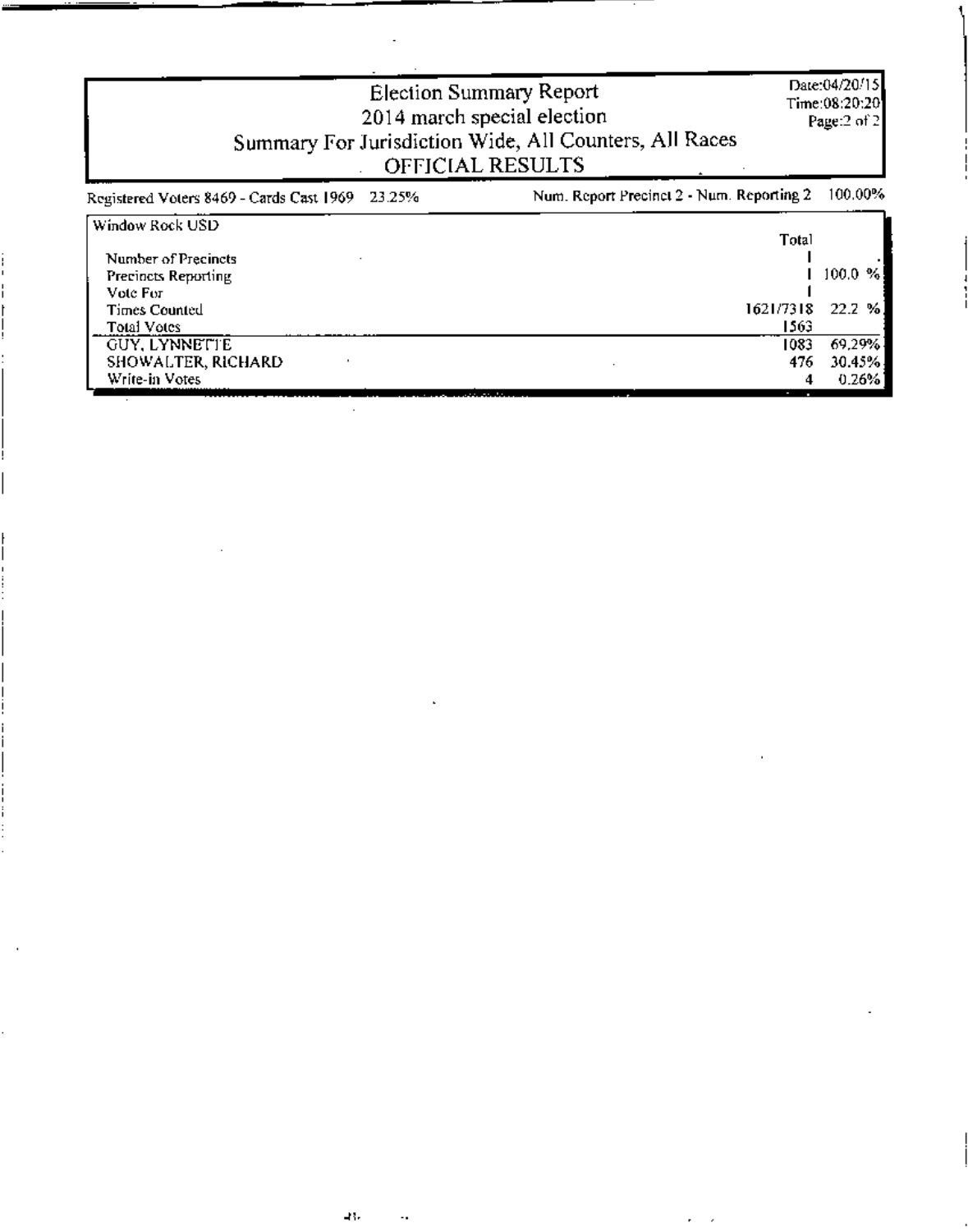| Statement of Votes Cast<br>2014 march special election<br>SOVC For Jurisdiction Wide, All Counters, All Races<br>OFFICIAL RESULTS   |                     |                                    |                            | Date:04/20/15<br>Time:08:16:09<br>Page:1 of 12 |
|-------------------------------------------------------------------------------------------------------------------------------------|---------------------|------------------------------------|----------------------------|------------------------------------------------|
|                                                                                                                                     | Reg.<br>Voters      | <b>TURN OUT</b><br>l Cards<br>Cast | $\mathcal{H}_0$<br>Turnout |                                                |
| Jurisdiction Wide<br>Vernon FD- Prec #(s): 82.3 / 82.4 / 82.5<br>Window Rock USD- Prec #(s): 19.1/29.1/46.1/65.1/67.1/88.1<br>Total | HSL<br>7318<br>8469 | 348<br>1621<br>1969                | 30.23%<br>22.15%<br>23.25% |                                                |

 $\ddot{\phantom{a}}$ 

đ,

÷,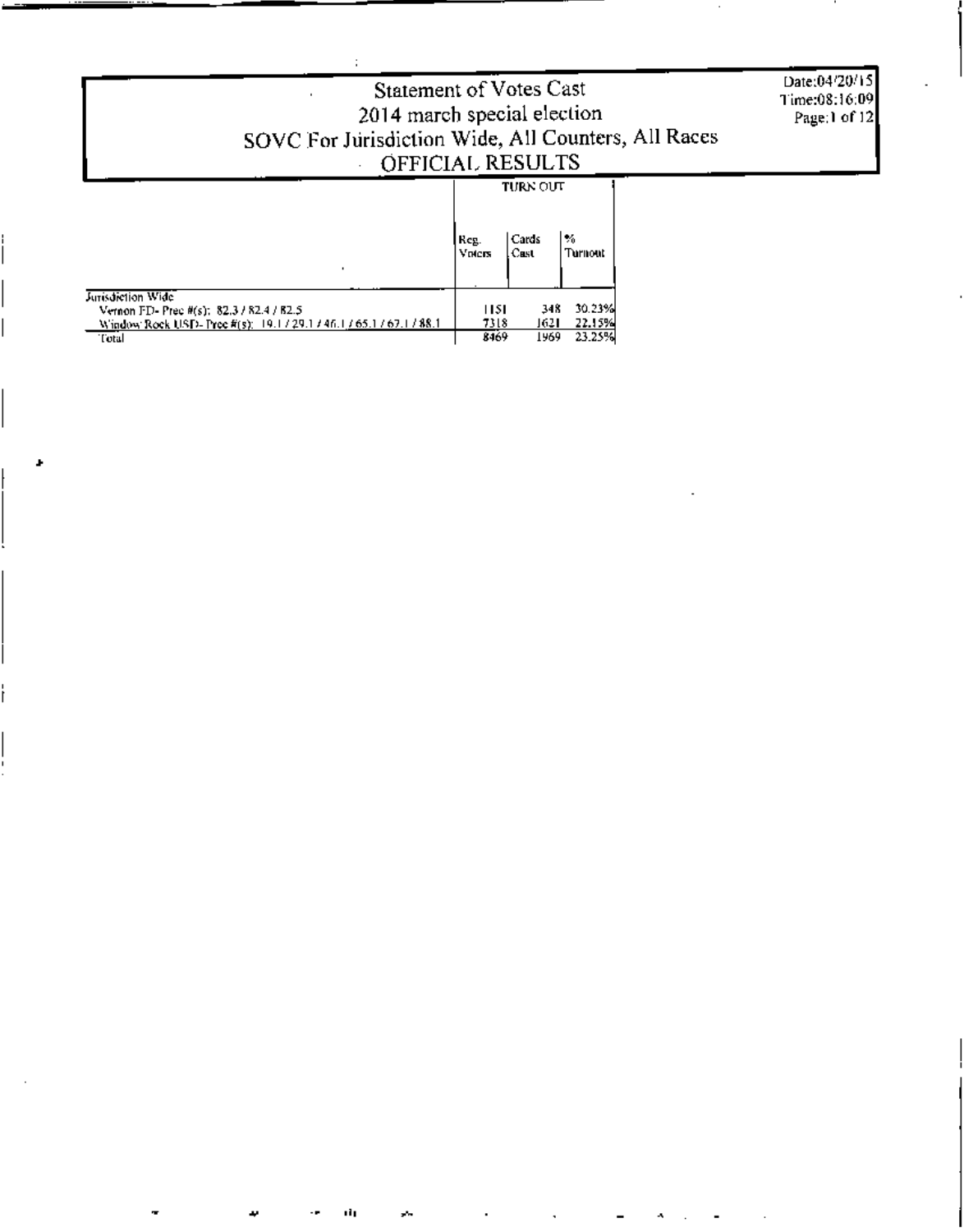| <b>Statement of Votes Cast</b><br>2014 march special election                                                                   |                |                  |                 |                            |        |                           |       | Date:04/20/15<br>Time:08:16:09<br>Page:2 of 12 |
|---------------------------------------------------------------------------------------------------------------------------------|----------------|------------------|-----------------|----------------------------|--------|---------------------------|-------|------------------------------------------------|
| SOVC For Jurisdiction Wide, All Counters, All Races                                                                             |                |                  |                 |                            |        |                           |       |                                                |
| OFFICIAL RESULTS                                                                                                                |                |                  |                 |                            |        |                           |       |                                                |
|                                                                                                                                 |                |                  |                 | Vernon Fire District Prec- |        |                           |       |                                                |
|                                                                                                                                 | Reg.<br>Voters | Times<br>Counted | Total.<br>Votes | <b>ANDERSON.</b><br>TONY   |        | COOMBS.<br><b>STEPHEN</b> |       |                                                |
| Jurisdiction Wide<br>Vernon FD- Pree #(s): 82.3/82.4/82.5<br>Window Rock USD- Prec #(s) 19.1 / 29.1 / 46.1 / 65.1 / 67.1 / 88.1 | 1151           | 348              | 965             | 141                        | 14.61% | 43                        | 4.46% |                                                |
| Total                                                                                                                           | 1151           | 348              | 965             | l4 l                       | 14.61% | 43                        | 4.46% |                                                |

 $\mathcal{L}(\mathcal{L}^{\mathcal{L}})$  and  $\mathcal{L}(\mathcal{L}^{\mathcal{L}})$  and  $\mathcal{L}(\mathcal{L}^{\mathcal{L}})$ 

Ţ.

 $\blacksquare$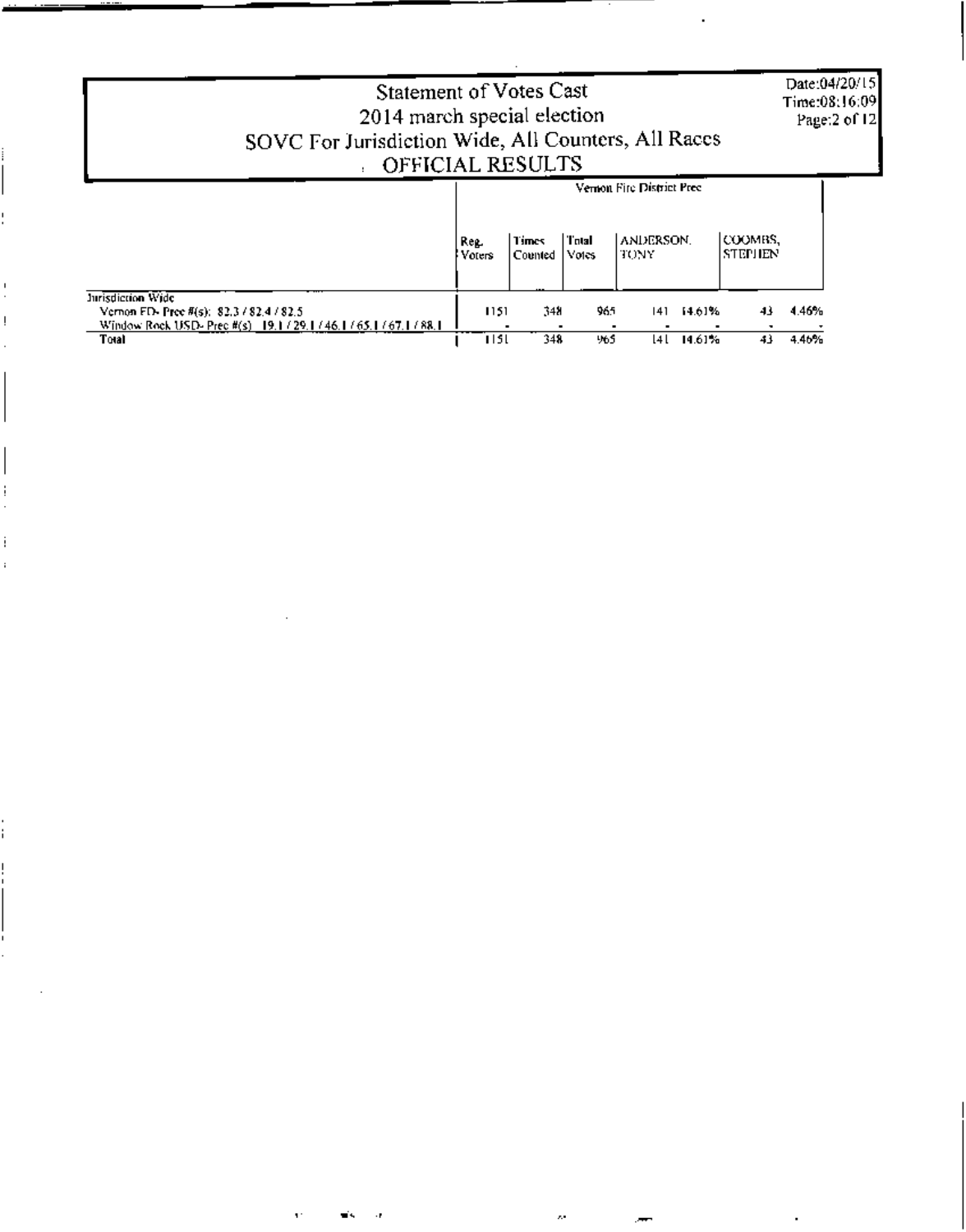| SOVC For Jurisdiction Wide, All Counters, All Races                                                                                  | <b>Statement of Votes Cast</b><br>2014 march special election<br>OFFICIAL RESULTS |                      |                             | Date:04/20/15<br>Time:08:16:091<br>Page:3 of 12 |
|--------------------------------------------------------------------------------------------------------------------------------------|-----------------------------------------------------------------------------------|----------------------|-----------------------------|-------------------------------------------------|
| $\cdot$ .                                                                                                                            |                                                                                   |                      | Vernon Fire District Prec-  |                                                 |
|                                                                                                                                      | DELANCIO',<br>JACK.                                                               | GARREIT.<br>FRANKLIN | HOOGERWERF,<br><b>KATHY</b> | HUMPHREY.<br>ונחטו.                             |
| Jurisdiction Wide<br>Vernon FD- Prec #(s): 82.3 / 82.4 / 82.5<br>Window Rock USD- Prec #(s): 19.1 / 29.1 / 46.1 / 65.1 / 67.1 / 88.1 | 7.77%<br>75.                                                                      | 10.98%<br>106        | $ -$<br>12.64%<br>122.      | 18.13%<br>175.                                  |
| Total                                                                                                                                | 7.77%<br>75.                                                                      | 10.98%<br>L06 -      | 122.<br>12.64%              | 175 18.13%                                      |

 $\mathbb{R}^n$  and  $\mathbb{R}^n$  are the contract of  $\mathbb{R}^n$  . The contract of  $\mathbb{R}^n$  and  $\mathbb{R}^n$  are the contract of  $\mathbb{R}^n$ 

 $\mathcal{L}_{\mathcal{A}}$  and the set of the set of the set of the set of the set of the set of the set of the set of the set of the set of the set of the set of the set of the set of the set of the set of the set of the set of the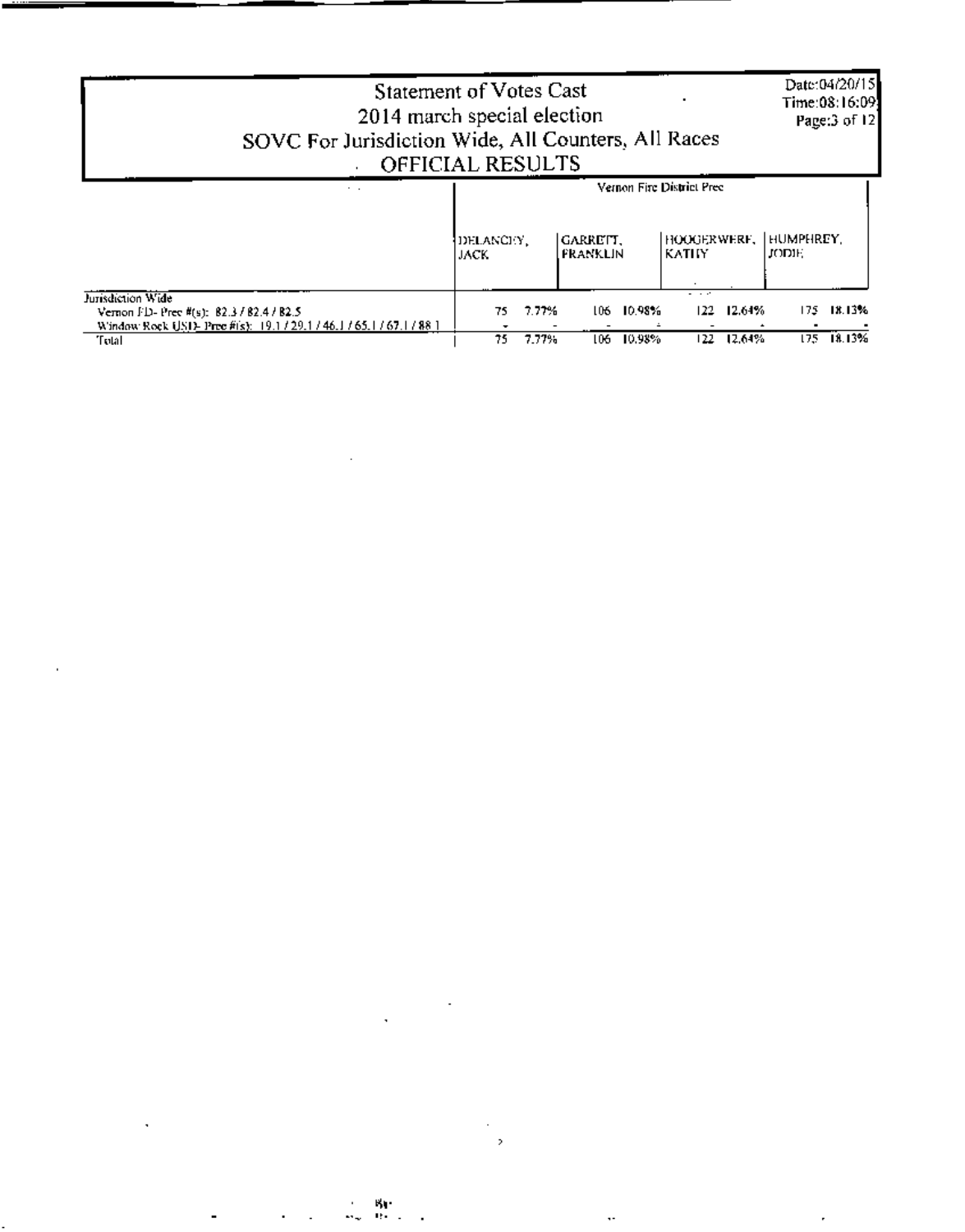| <b>Statement of Votes Cast</b><br>2014 march special election<br>SOVC For Jurisdiction Wide, All Counters, All Races<br>OFFICIAL RESULTS |    |           |                                             |        |                            |       |                | Date:04/20/15<br>Time:08:16:09 <br>Page: 4 of 12 |
|------------------------------------------------------------------------------------------------------------------------------------------|----|-----------|---------------------------------------------|--------|----------------------------|-------|----------------|--------------------------------------------------|
|                                                                                                                                          |    |           |                                             |        | Vernon Fire District Prec- |       |                |                                                  |
|                                                                                                                                          |    |           | KEALER, HUGH   O'DONNELL,<br><b>DOROTHY</b> |        | SWIETANSKI,<br>DAVID       |       | Write-In Votes |                                                  |
| Jurisdiction Wide<br>$\cdots$<br>$\cdot$ $\cdot$                                                                                         |    | $\cdot$ . | $\ddotsc$                                   |        |                            |       |                |                                                  |
| Vernon F11- Prec #(s) R2.3 / 82.4 / 82.5<br>Window Rock USD- Prec #(s): 19.1 / 29.1 / 46.1 / 65.1 / 67.1 / 88.1                          |    | 7.98%     | 134.                                        | 13.89% | 92                         | 9.53% |                | $0.00\%$                                         |
| Total                                                                                                                                    | 77 | 7.98%     | 134                                         | 13.89% | 92                         | 9.53% |                | 0.00 X                                           |

 $\label{eq:2.1} \frac{1}{2} \sum_{i=1}^n \frac{1}{2} \sum_{j=1}^n \frac{1}{2} \sum_{j=1}^n \frac{1}{2} \sum_{j=1}^n \frac{1}{2} \sum_{j=1}^n \frac{1}{2} \sum_{j=1}^n \frac{1}{2} \sum_{j=1}^n \frac{1}{2} \sum_{j=1}^n \frac{1}{2} \sum_{j=1}^n \frac{1}{2} \sum_{j=1}^n \frac{1}{2} \sum_{j=1}^n \frac{1}{2} \sum_{j=1}^n \frac{1}{2} \sum_{j=1}^n \frac{$ 

 $\label{eq:2.1} \mathcal{L}(\mathcal{L}^{\text{max}}_{\mathcal{L}}(\mathcal{L}^{\text{max}}_{\mathcal{L}}),\mathcal{L}^{\text{max}}_{\mathcal{L}^{\text{max}}_{\mathcal{L}}})$ 

 $\label{eq:2.1} \mathcal{L}(\mathcal{L}(\mathcal{L})) = \mathcal{L}(\mathcal{L}(\mathcal{L})) = \mathcal{L}(\mathcal{L}(\mathcal{L})) = \mathcal{L}(\mathcal{L}(\mathcal{L})) = \mathcal{L}(\mathcal{L}(\mathcal{L}))$ 

 $\epsilon_{\rm{max}}$ 

 $\label{eq:2.1} \frac{1}{\sqrt{2}}\left(\frac{1}{\sqrt{2}}\right)^{2} \frac{1}{\sqrt{2}}\left(\frac{1}{\sqrt{2}}\right)^{2} \frac{1}{\sqrt{2}}\left(\frac{1}{\sqrt{2}}\right)^{2} \frac{1}{\sqrt{2}}\left(\frac{1}{\sqrt{2}}\right)^{2} \frac{1}{\sqrt{2}}\left(\frac{1}{\sqrt{2}}\right)^{2} \frac{1}{\sqrt{2}}\left(\frac{1}{\sqrt{2}}\right)^{2} \frac{1}{\sqrt{2}}\left(\frac{1}{\sqrt{2}}\right)^{2} \frac{1}{\sqrt{2}}\left(\frac{$ 

 $\vec{\Phi}_0$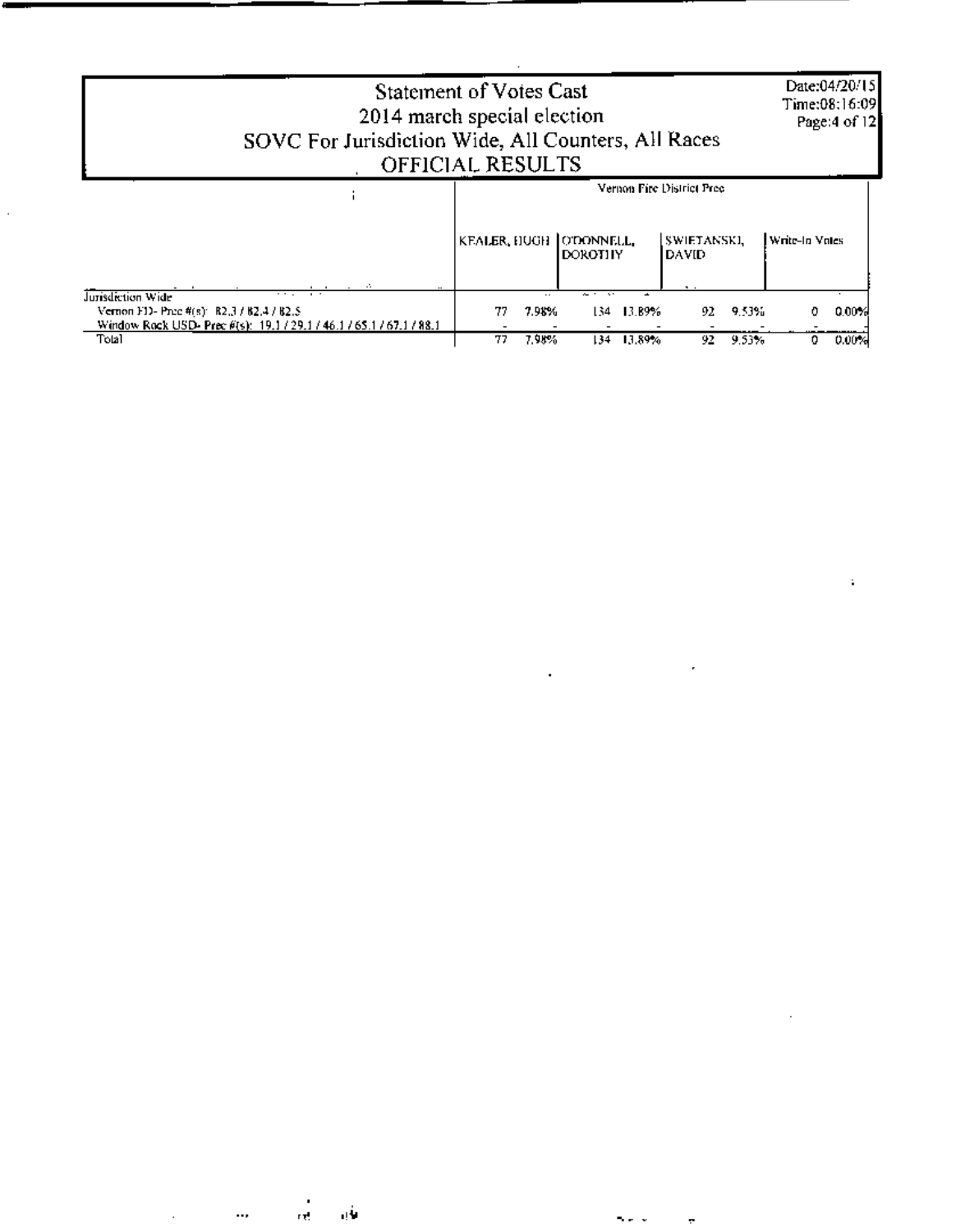| <b>Statement of Votes Cast</b><br>2014 march special election<br>SOVC For Jurisdiction Wide, All Counters, All Races<br>OFFICIAL RESULTS        |                |                  |                |                                         |                           | Date:04/20/15<br>Time:08:16:09<br>Page: $5$ of $12$ |
|-------------------------------------------------------------------------------------------------------------------------------------------------|----------------|------------------|----------------|-----------------------------------------|---------------------------|-----------------------------------------------------|
|                                                                                                                                                 | Reg.<br>Voters | Times<br>Counted | Total<br>Votes | Window Rock USD<br>ARVISO, EMILY<br>ΙK. | ITULLEY.<br><b>MARCUS</b> |                                                     |
| Jurisdiction Wide<br>Vernon FD-Prec $4(s)$ : 82.3 / 82.4 / 82.5<br>Window Rock USD- Prec #(s): 19.1 / 29.1 / 46.1 / 65.1 / 67.1 / 88.1<br>Total | 7318<br>7318   | 1621<br>1621     | 1596<br>1596   | 351 21.99%<br>351 21.99%                | 701.                      | 701 43.92%<br>43.92%                                |

 $\label{eq:2.1} \mathcal{L}(\mathcal{L}^{\text{max}}_{\mathcal{L}}(\mathcal{L}^{\text{max}}_{\mathcal{L}}(\mathcal{L}^{\text{max}}_{\mathcal{L}}(\mathcal{L}^{\text{max}}_{\mathcal{L}^{\text{max}}_{\mathcal{L}}(\mathcal{L}^{\text{max}}_{\mathcal{L}^{\text{max}}_{\mathcal{L}^{\text{max}}_{\mathcal{L}^{\text{max}}_{\mathcal{L}^{\text{max}}_{\mathcal{L}^{\text{max}}_{\mathcal{L}^{\text{max}}_{\mathcal{L}^{\text{max}}_{\mathcal{L}^{\text{max}}$ 

 $\label{eq:2.1} \frac{1}{\sqrt{2}}\int_{\mathbb{R}^3}\frac{1}{\sqrt{2}}\left(\frac{1}{\sqrt{2}}\right)^2\left(\frac{1}{\sqrt{2}}\right)^2\left(\frac{1}{\sqrt{2}}\right)^2\left(\frac{1}{\sqrt{2}}\right)^2\left(\frac{1}{\sqrt{2}}\right)^2.$ 

 $\sim$   $\sim$ 

 $\mathcal{L}(\mathcal{L}(\mathcal{L}(\mathcal{L}(\mathcal{L}(\mathcal{L}(\mathcal{L}(\mathcal{L}(\mathcal{L}(\mathcal{L}(\mathcal{L}(\mathcal{L}(\mathcal{L}(\mathcal{L}(\mathcal{L}(\mathcal{L}(\mathcal{L}(\mathcal{L}(\mathcal{L}(\mathcal{L}(\mathcal{L}(\mathcal{L}(\mathcal{L}(\mathcal{L}(\mathcal{L}(\mathcal{L}(\mathcal{L}(\mathcal{L}(\mathcal{L}(\mathcal{L}(\mathcal{L}(\mathcal{L}(\mathcal{L}(\mathcal{L}(\mathcal{L}(\mathcal{L}(\mathcal{$ 

 $\mathcal{L}(\mathcal{L}(\mathcal{L}(\mathcal{L}(\mathcal{L}(\mathcal{L}(\mathcal{L}(\mathcal{L}(\mathcal{L}(\mathcal{L}(\mathcal{L}(\mathcal{L}(\mathcal{L}(\mathcal{L}(\mathcal{L}(\mathcal{L}(\mathcal{L}(\mathcal{L}(\mathcal{L}(\mathcal{L}(\mathcal{L}(\mathcal{L}(\mathcal{L}(\mathcal{L}(\mathcal{L}(\mathcal{L}(\mathcal{L}(\mathcal{L}(\mathcal{L}(\mathcal{L}(\mathcal{L}(\mathcal{L}(\mathcal{L}(\mathcal{L}(\mathcal{L}(\mathcal{L}(\mathcal{$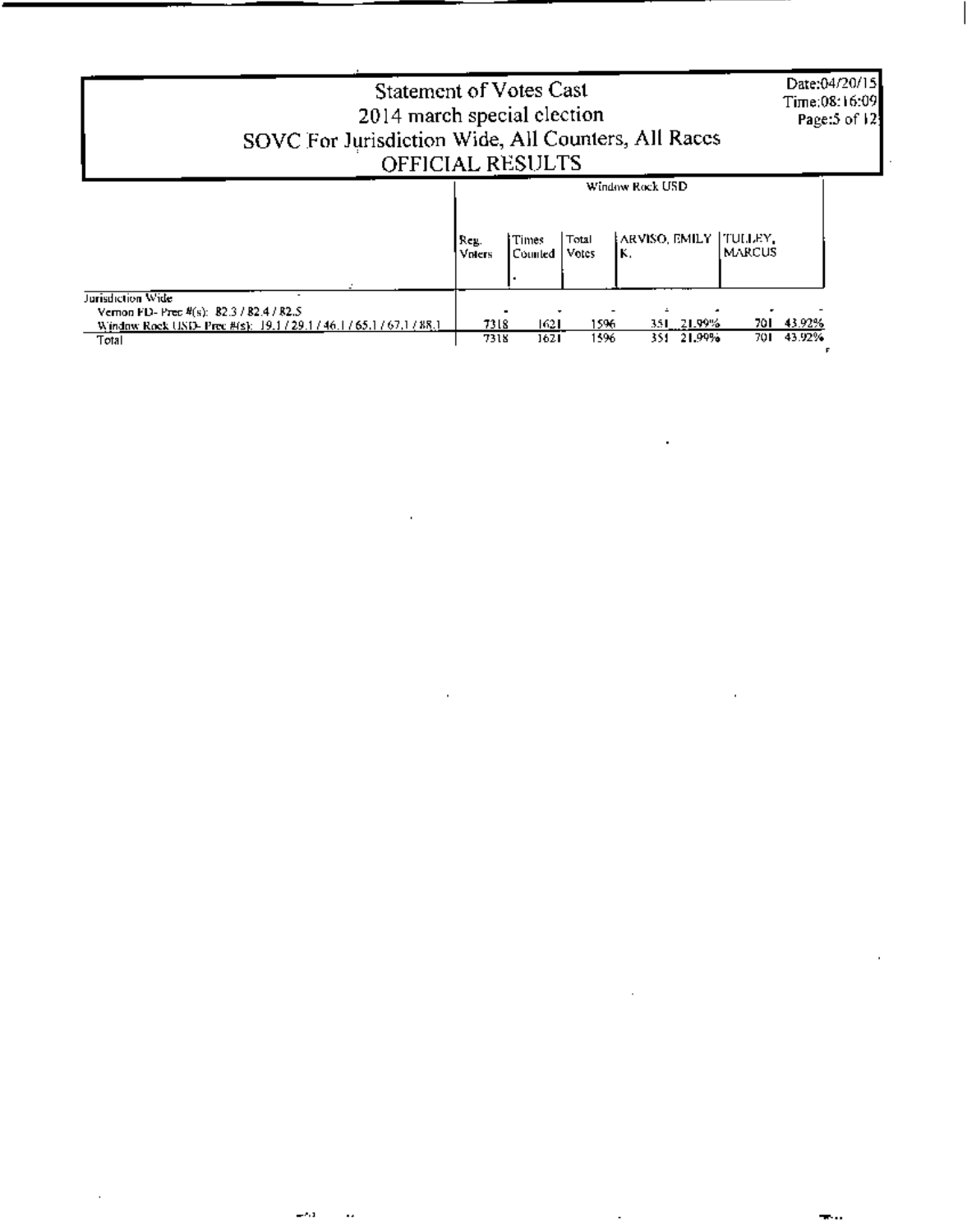|                                                                                                                                              | Statement of Votes Cast<br>2014 march special election<br>SOVC For Jurisdiction Wide, All Counters, All Races<br>OFFICIAL RESULTS | Date:04/20/15]<br>Time:08:16:09<br>Page:6 of 12 |
|----------------------------------------------------------------------------------------------------------------------------------------------|-----------------------------------------------------------------------------------------------------------------------------------|-------------------------------------------------|
|                                                                                                                                              | Window Rock USD                                                                                                                   |                                                 |
|                                                                                                                                              | Write-In Votes<br>VALTEAU.<br>ERROL                                                                                               |                                                 |
| Jurisdiction Wide<br>Vernon FD- Prec #(s): 82.3 / 82.4 / 82.5<br>Window Rock USD-Prec #(s): 19 1 / 29 1 / 46.1 / 65.1 / 67.1 / 88 1<br>Total | 0.06%<br>34.02%<br>543.<br>0.06%<br>34.02%<br>543                                                                                 |                                                 |

l.

Ê,

 $\overline{\phantom{a}}$ 

ł ĭ.  $\bar{z}$ 

 $\ddot{\phantom{a}}$ 

ä,

 $\overline{a}$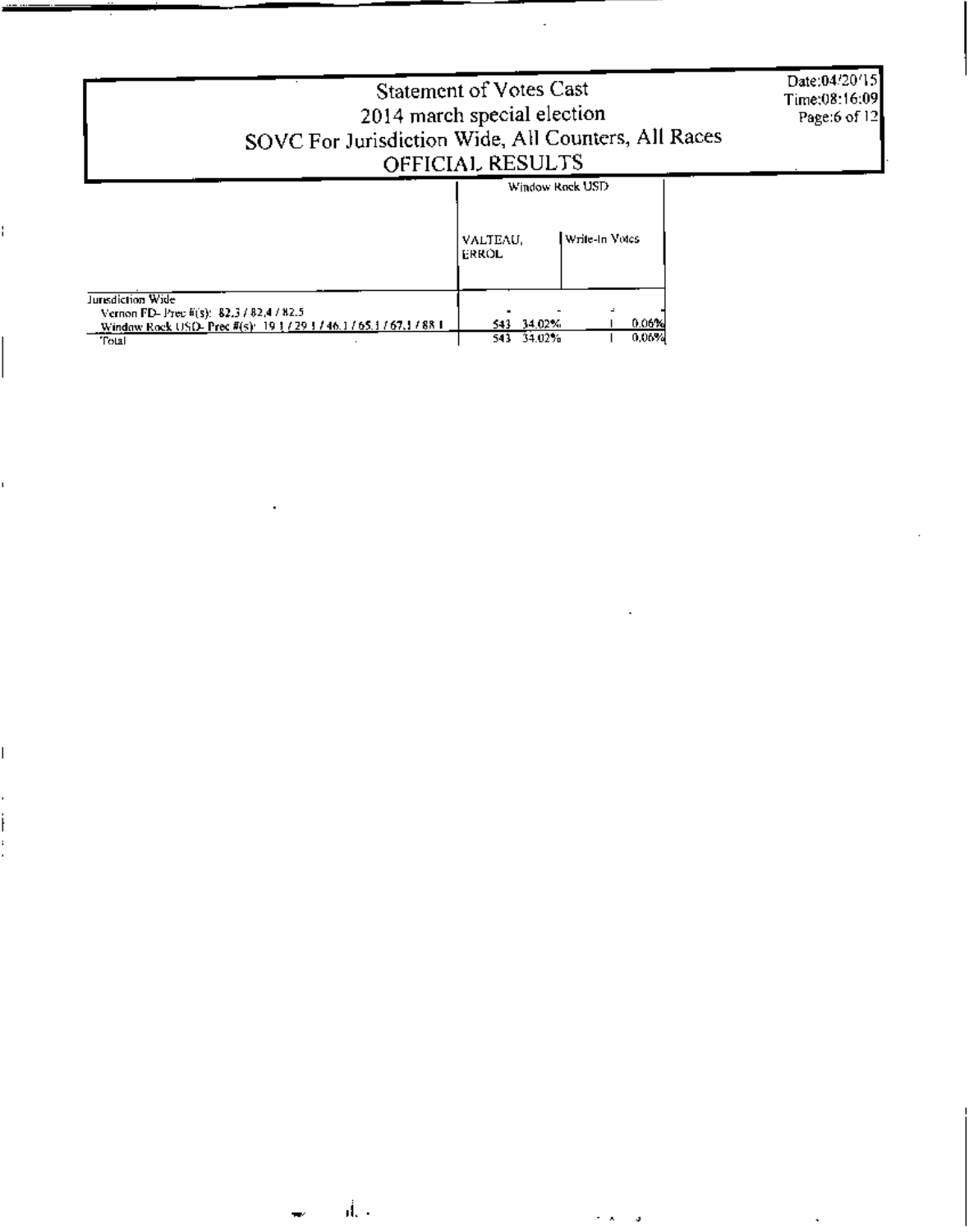| <b>Statement of Votes Cast</b><br>2014 march special election<br>SOVC For Jurisdiction Wide, All Counters, All Races<br>OFFICIAL RESULTS |                |                  |                |                                               |                     | Date:04/20/15<br>Time:08:16:09<br>Page: 7 of 12 |
|------------------------------------------------------------------------------------------------------------------------------------------|----------------|------------------|----------------|-----------------------------------------------|---------------------|-------------------------------------------------|
|                                                                                                                                          | Reg.<br>Voters | Times<br>Counted | Total<br>Votes | Window Rock USD<br>DAWES.<br><b>JOSEPHINE</b> | DESCHINE.<br>ALBERT |                                                 |
| Turisdiction Wide<br>Vernon F13- Prec #(s): 82.3 / 82.4 / 82.5<br>Window Rock USD-Prec $R(s)$ : 19.1/29 1/46 1/65.1/67.1/88.1<br>Total   | 7318<br>7318   | 1621<br>1621     | 1580<br>158U   | 73.42%<br>1160.<br>73.42%<br>1160.            | 408.<br>408         | 25.82%<br>25.82%                                |

 $\sim$ 

 $\sim$ 

í.

Ŷ,

 $\frac{1}{1}$ 

l,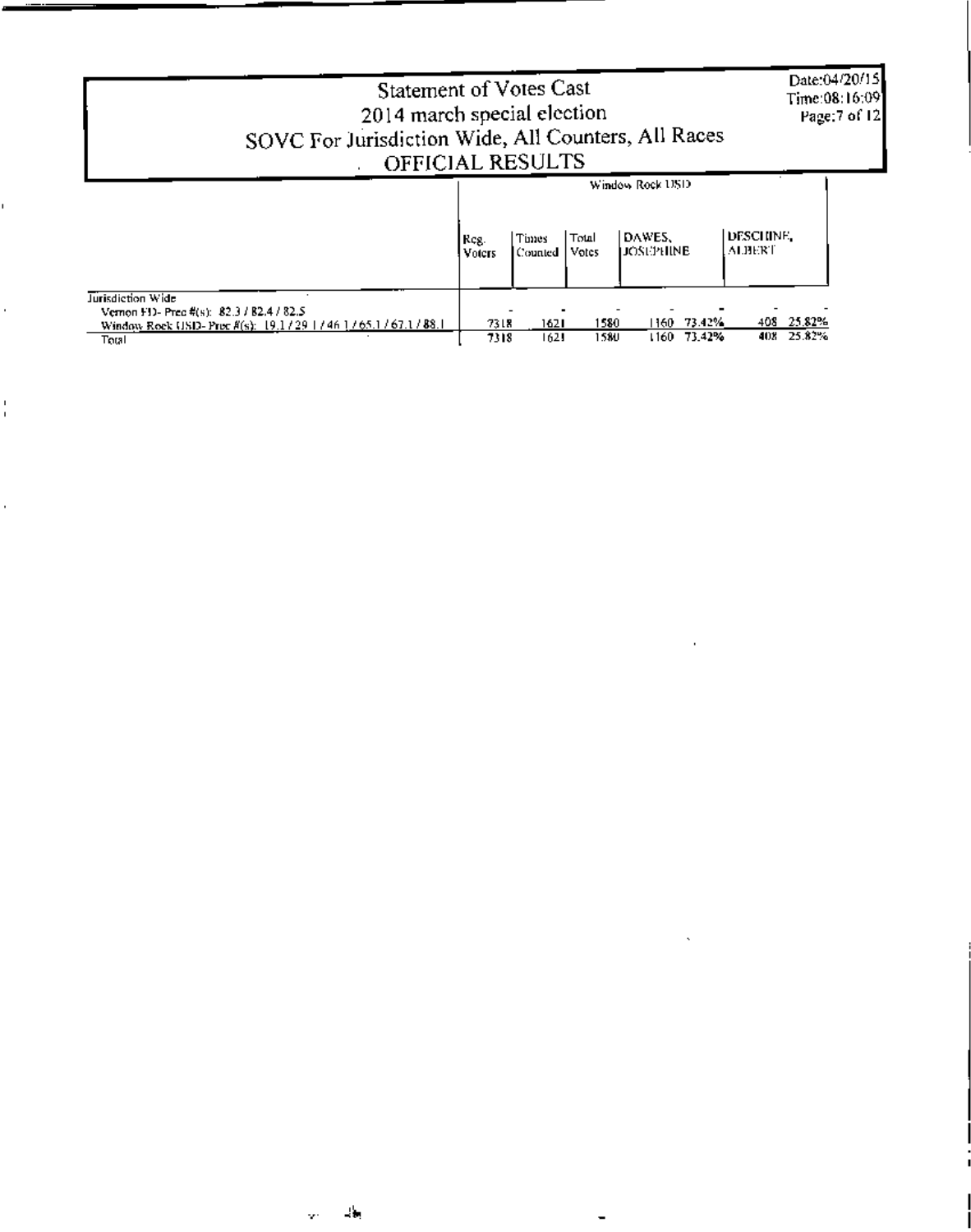| Statement of Votes Cast<br>2014 march special election<br>SOVC For Jurisdiction Wide, All Counters, All Races | Date:04/20/15<br>Time:08:16:09<br>Page:8 of 12 |  |
|---------------------------------------------------------------------------------------------------------------|------------------------------------------------|--|
|                                                                                                               | OFFICIAL RESULTS                               |  |
|                                                                                                               |                                                |  |
|                                                                                                               | Window Rock USD.                               |  |
|                                                                                                               | Write-In Votes                                 |  |
|                                                                                                               |                                                |  |
| <b>Jurisdiction Wide</b>                                                                                      |                                                |  |
| Vernon FD- Prec #(s): 82.3 / 82.4 / 82.5                                                                      |                                                |  |
| Window Rock USD- Pree #(s): 19.1 / 29.1 / 46.1 / 65.1 / 67.1 / 88.1                                           | 0.76%<br>12.                                   |  |
| "Frital                                                                                                       | 0.76%                                          |  |

ų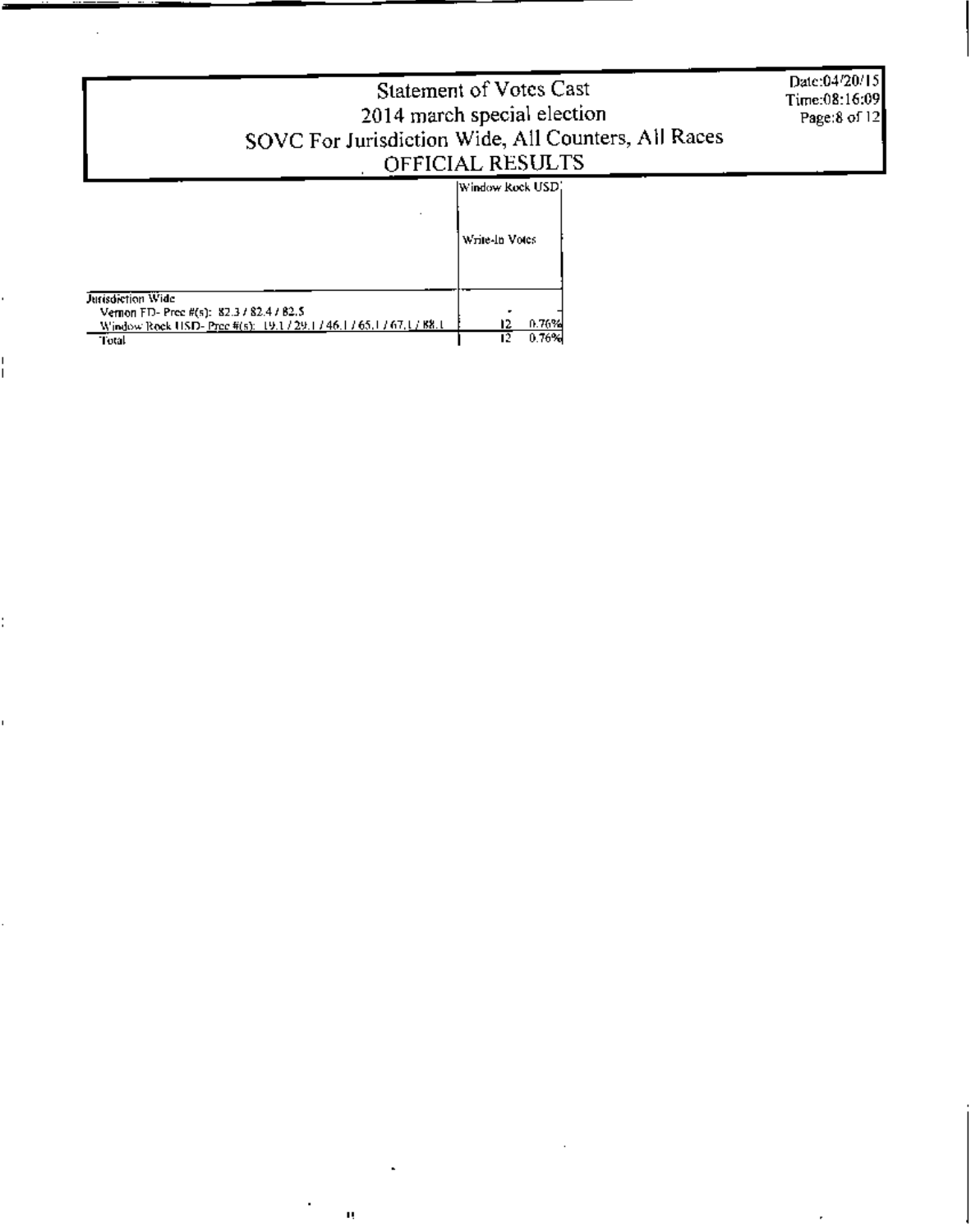|                                                                                                                                               | Date:04/20/15)<br><b>Statement of Votes Cast</b><br>Time:08:16:09<br>2014 march special election<br>SOVC For Jurisdiction Wide, All Counters, All Races<br>OFFICIAL RESULTS | Page:9 of 12 |
|-----------------------------------------------------------------------------------------------------------------------------------------------|-----------------------------------------------------------------------------------------------------------------------------------------------------------------------------|--------------|
|                                                                                                                                               | Window Rock USD<br>HILLIS. CARL<br>INELSON.<br>Tatal<br>Times<br>Reg.<br>LORRAINE W.<br>Votes<br>Counted<br><b>Voters</b>                                                   |              |
| Jurisdiction Wale<br>Vernon FIX Prec #(s): 82.3 / 82.4 / 82.5<br>Window Rock USD- Prec #(s): 19.1 / 29.1 / 46.1 / 65.1 / 67.1 / 88.1<br>Total | - 23.86%<br>1621<br>1580<br>7318<br>75.76%<br>1197.<br>377.<br>1621<br>1580<br>23.86%<br>75.76%<br>7318<br>377<br>1197.                                                     |              |

 $\sim 10^{11}$  km  $^{-1}$ 

 $\lambda_{\rm{max}}=2.00$  km  $^{-1}$ 

-

 $\sim$ 

 $\mathbf{v}$ 

÷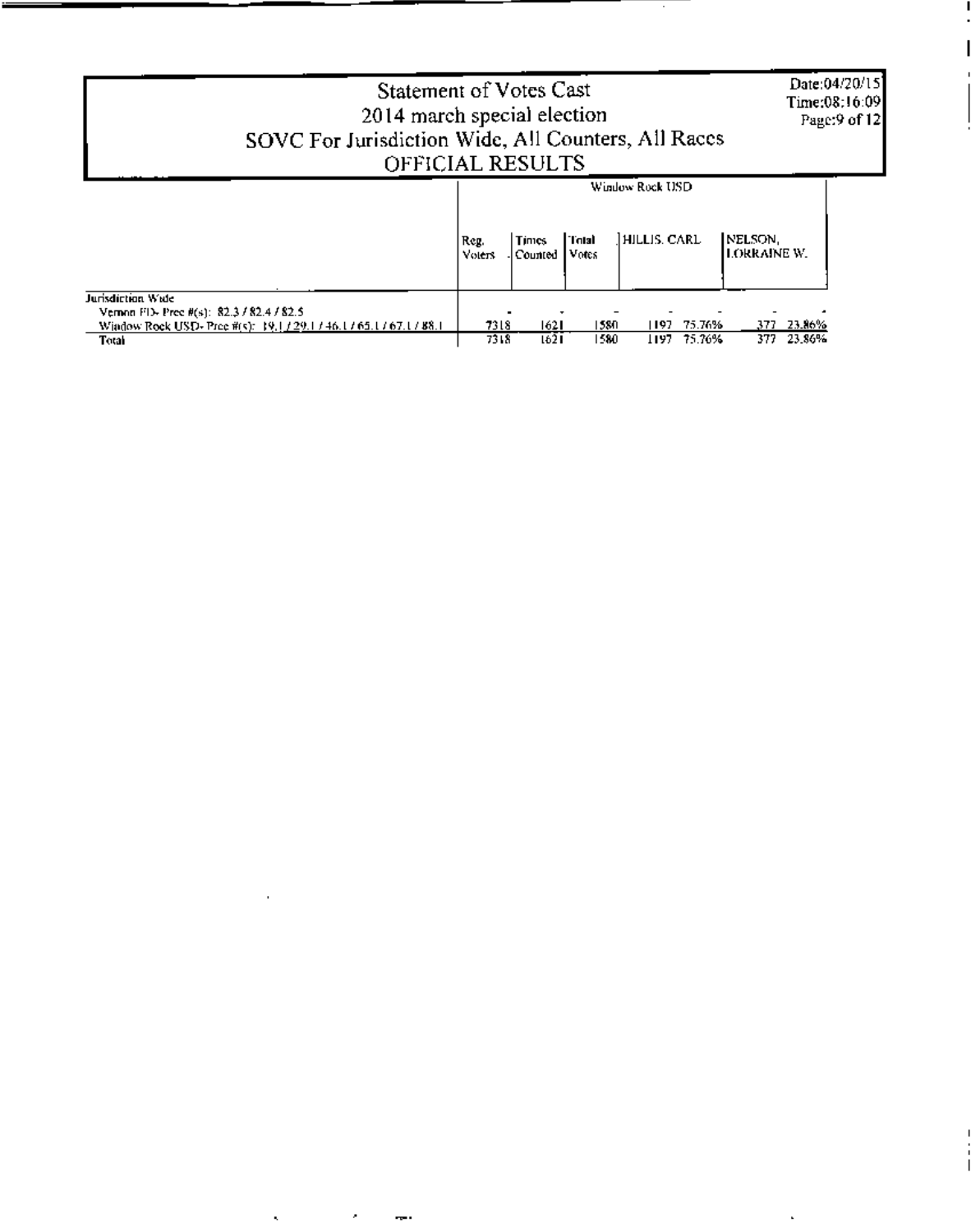|                                                                        | <b>Statement of Votes Cast</b><br>2014 march special election<br>SOVC For Jurisdiction Wide, All Counters, All Races<br>OFFICIAL RESULTS | Date:04/20/15<br>Time:08:16:09]<br>Page:10 of 12 |
|------------------------------------------------------------------------|------------------------------------------------------------------------------------------------------------------------------------------|--------------------------------------------------|
|                                                                        | Window Rock USD                                                                                                                          |                                                  |
|                                                                        | Write-In Votes                                                                                                                           |                                                  |
| Jurisdiction Wide<br>Vernon FD- Prec #(s); 82.3 / 82.4 / 82.5          |                                                                                                                                          |                                                  |
| Window Rock USD- Prec #(s) 19.17.29.17.46.17.65.17.67.17.88.1<br>Tutal | 0.38%<br>0.38%                                                                                                                           |                                                  |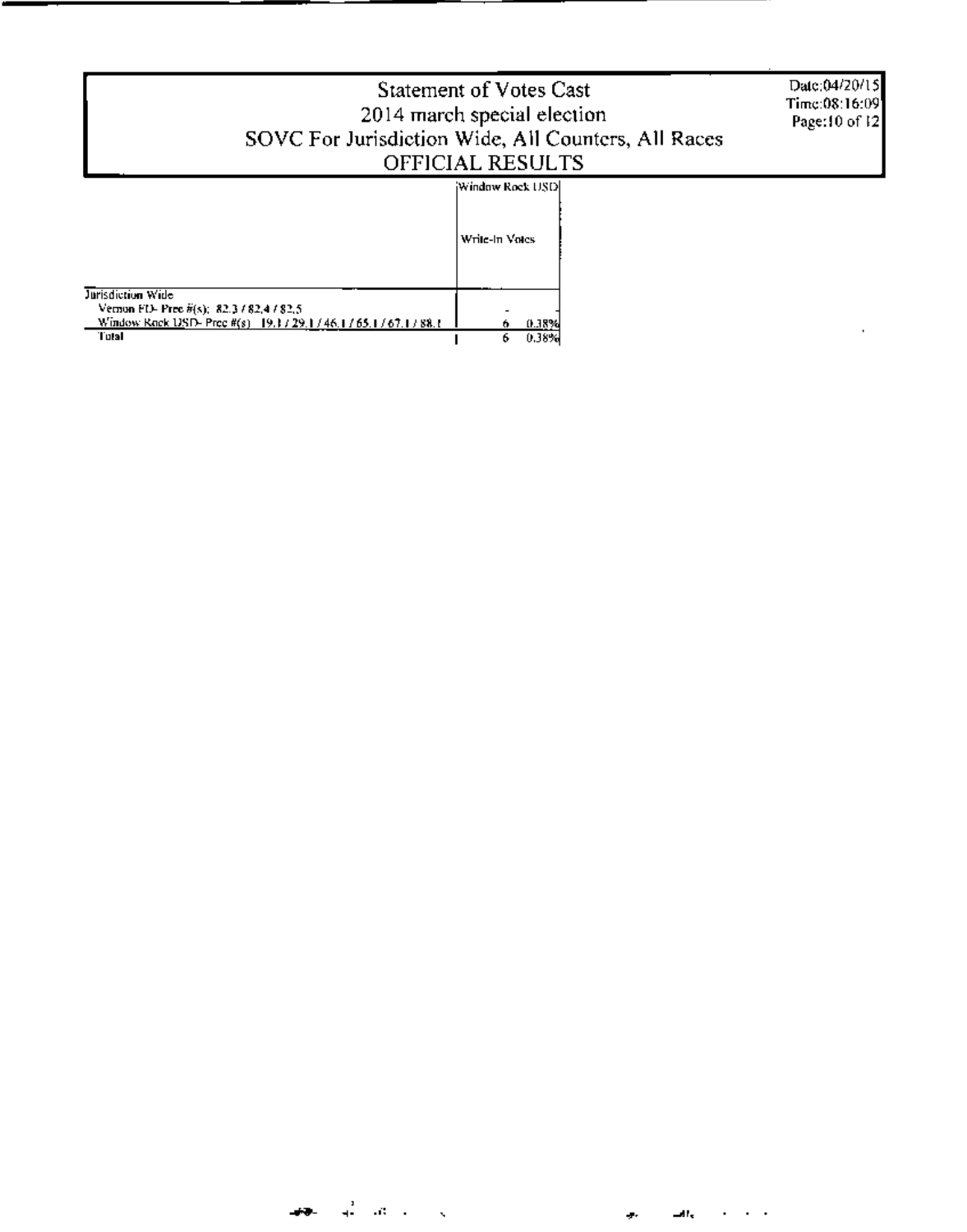|                                                                                                                                               | Statement of Votes Cast<br>2014 march special election<br>SOVC For Jurisdiction Wide, All Counters, All Races<br>OFFICIAL RESULTS |                         |                |                                             |                                     | Date:04/20/15<br>Time:08:16:09]<br>Page: $ 1$ of $ 2 $ |  |
|-----------------------------------------------------------------------------------------------------------------------------------------------|-----------------------------------------------------------------------------------------------------------------------------------|-------------------------|----------------|---------------------------------------------|-------------------------------------|--------------------------------------------------------|--|
|                                                                                                                                               | Reg.<br><b>Voters</b>                                                                                                             | <b>Times</b><br>Counted | Total<br>Votes | Window Rock USD<br>lGUY.<br><b>LYNNETTE</b> | <b>SHOWALTER.</b><br><b>RICHARD</b> |                                                        |  |
| Jurisdiction Wide<br>Vernon FD- Prec #(s): 82.3 / 82.4 / 82.5<br>Window Rock USD- Prec #(s): 19.1 / 29.1 / 46.1 / 65.1 / 67.1 / 88.1<br>Total | 7318<br>7318                                                                                                                      | 1621<br>1621            | 1563<br>1563   | 69.29%<br>1083<br>69.29%<br>1083.           | 476 30.45%<br>476 30,45%            |                                                        |  |

 $\overline{\phantom{a}}$ 

 $-$ 

 $\boldsymbol{\theta}$ 

**Contract Contract** 

 $\mathcal{P}^{\mathcal{L}}$ 

**Contract Contract**